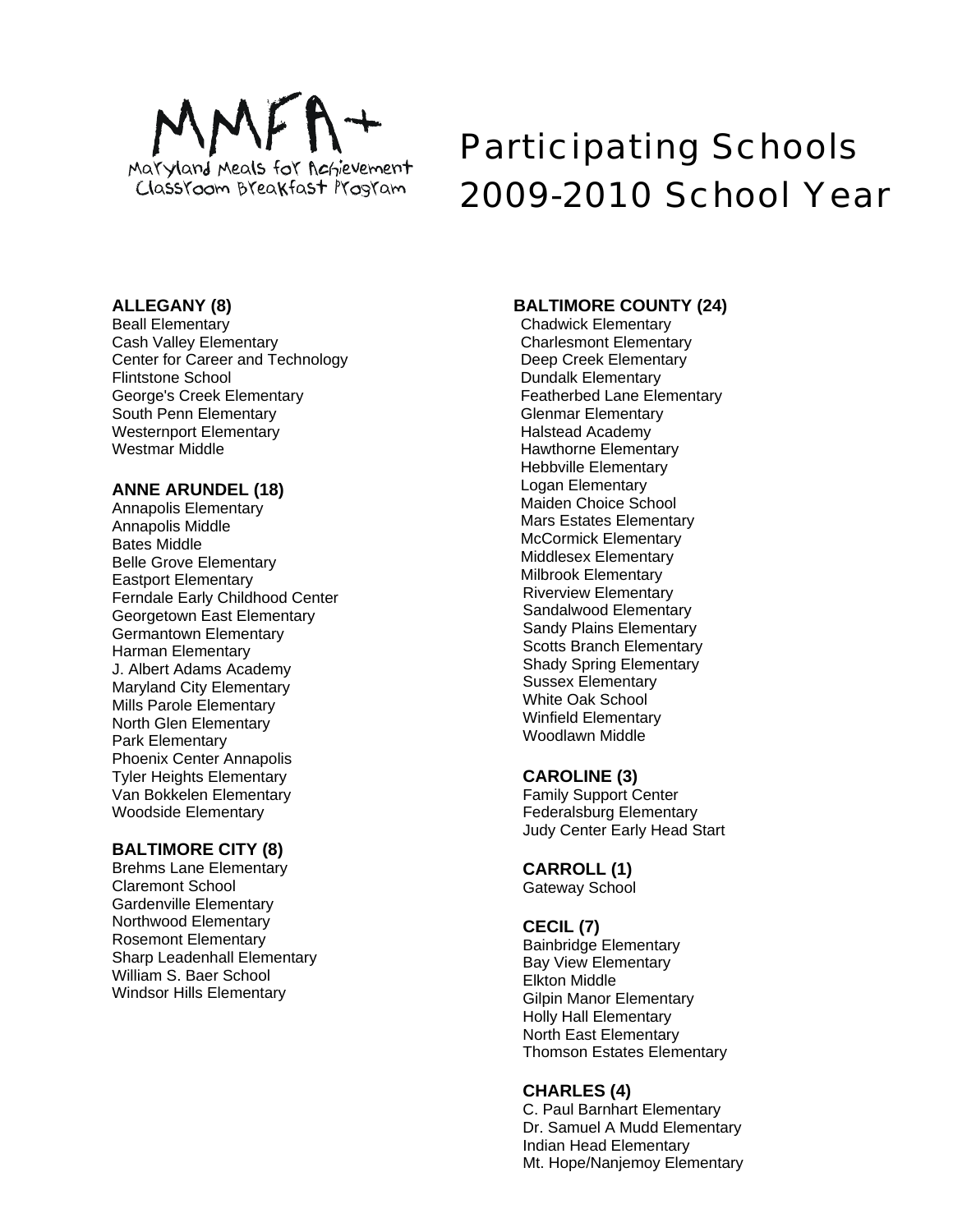#### **DORCHESTER (6)**

Choptank Elementary Hurlock Elementary Judy Hoyer Center Maces Lane Middle Maple Elementary Sandy Hill Elementary

## **FREDERICK (6)**

Heather Ridge High School Heather Ridge Middle Hillcrest Elementary Lincoln Elementary A BLD Lincoln Elementary B BLD Waverley Elementary

#### **GARRETT (7)**

Accident Elementary Bloomington School Crellin Elementary Dennett Road Elementary Friendsville Elementary Grantsville Elementary Kitzmiller Elementary

#### **HARFORD (6)**

Edgewood Elementary G. D. Lisby Elementary Halls Cross Roads Elementary Havre De Grace Elementary Magnolia Middle William Paca Old Post

#### **HOWARD (1)**

Homewood School

#### **KENT (4)**

Chestertown Middle H. H. Garnett Elementary Rock Hall Elementary Rock Hall Middle

#### **MONTGOMERY (28)**

A. Mario Loiederman Middle School Arcole Elementary Broad Acres Elementary Brookhaven Elementary Brown Station Elementary Burnt Mills Elementary Capt. James E. Daly Elementary Clopper Mill Elementary Col. E. Brooke Lee Middle Gaithersburg Elementary Georgian Forest Elementary Jackson Road Elementary New Hampshire Estates Elem. Oak View Elementary Parkland Middle

R. Sargent Shriver Elementary Roscoe E. Nix Elementary Rosemont Elementary Silver Spring Intl Middle South Lake Elementary Stedwick Elementary Summit Hall Elementary Twinbrook Elementary Viers Mill Elementary Washington Grove Elementary Weller Road Elementary Wheaton Woods Elementary Whetstone Elementary

# **PRINCE GEORGE'S (20)**

Arrowhead Elementary Barnaby Manor Elementary Bradbury Heights Elementary Carmody Hills Elementary Carole Highlands Elementary Cool Spring Elementary Cooper Lane Elementary District Heights Elementary Frances Scott Key Elementary Highland Park Elementary Hyattsville Elementary Hyattsville Middle School J. Frank Dent Elementary Judge Sylvania W. Woods Elementary Mary Jones Elementary Ridgecrest Elementary Samuel Chase Elementary Seat Pleasant Elementary Skyline Elementary William W. Hall Elementary

#### **QUEEN ANNES (2)**

Anchor Point Academy Sudlersville Elementary

#### **ST. MARY'S (6)**

Alternative Learning Center Carver Elementary Green Holly School Lexington Park Elementary Park Hall Elementary Spring Ridge Middle